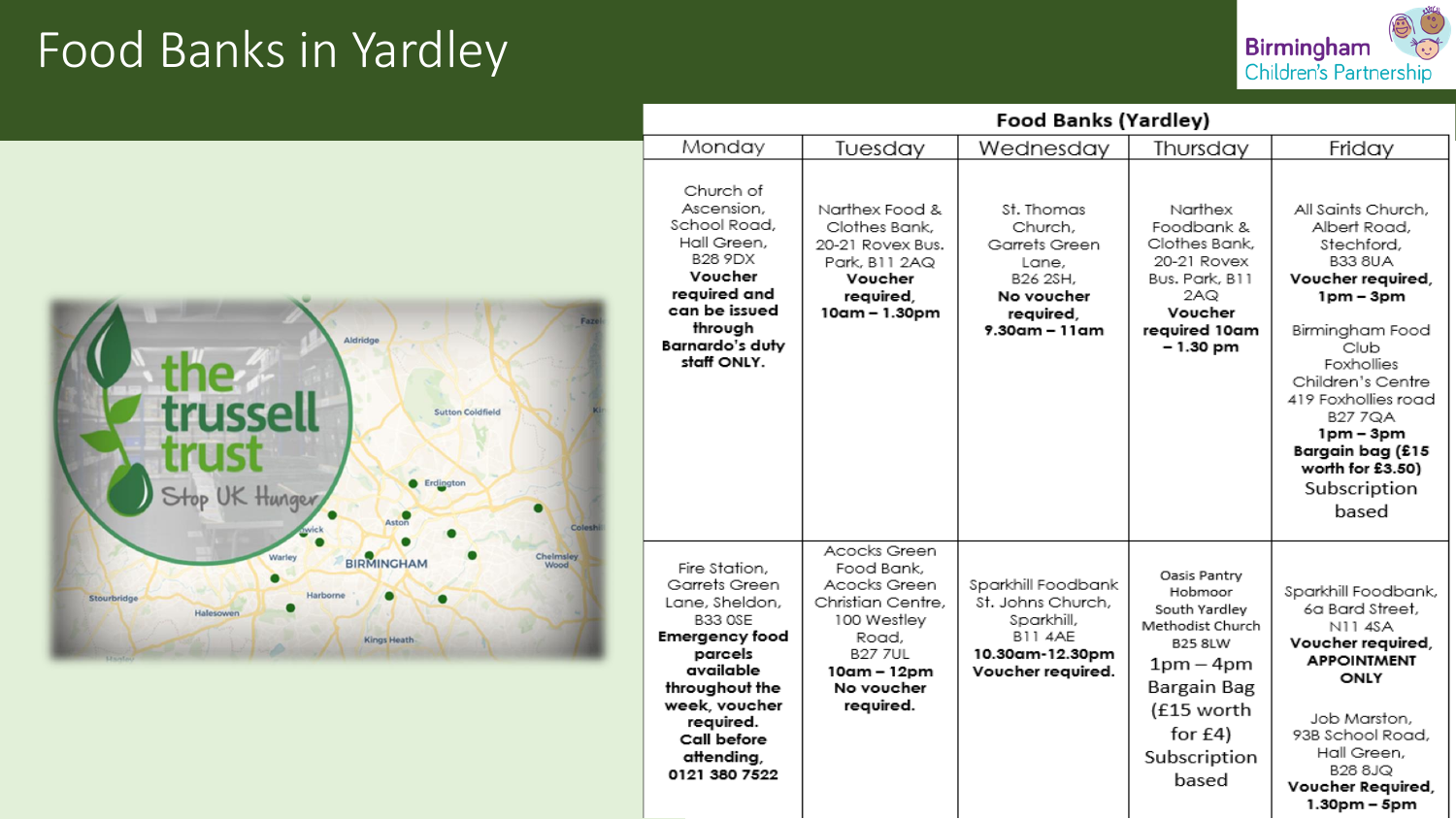### Food Clubs in Yardley



#### **Birmingham FOOD Club Food On Our Doorstep** Good-quality food at a low price

Family Action has launched FOOD (Food On Our Doorstep) Clubs in Birmingham to provide families with good-quality food at a low cost, while also reducing food waste. It costs just £1 a year for your family to become a member

Once you've joined, you can purchase a bag of tasty food items every week worth approx. £15 for just £3.50!

To become a member you must live or work within 15 minutes of the club.

## Where and When

**Welcome-Change,** 316 Kitts Green Road, Lea Village, Birmingham, B33 9SB Wednesdays 12:00pm – 2:00pm

**Fox Hollies Children's Centre,**  419 Fox Hollies Road, Acocks Green, B27 7QA Fridays 12-2pm

**Oasis Blakenhale School** (The Link Community Hub), Blakenhale Road, Garretts Green, B33 0XD Tuesday 12-2pm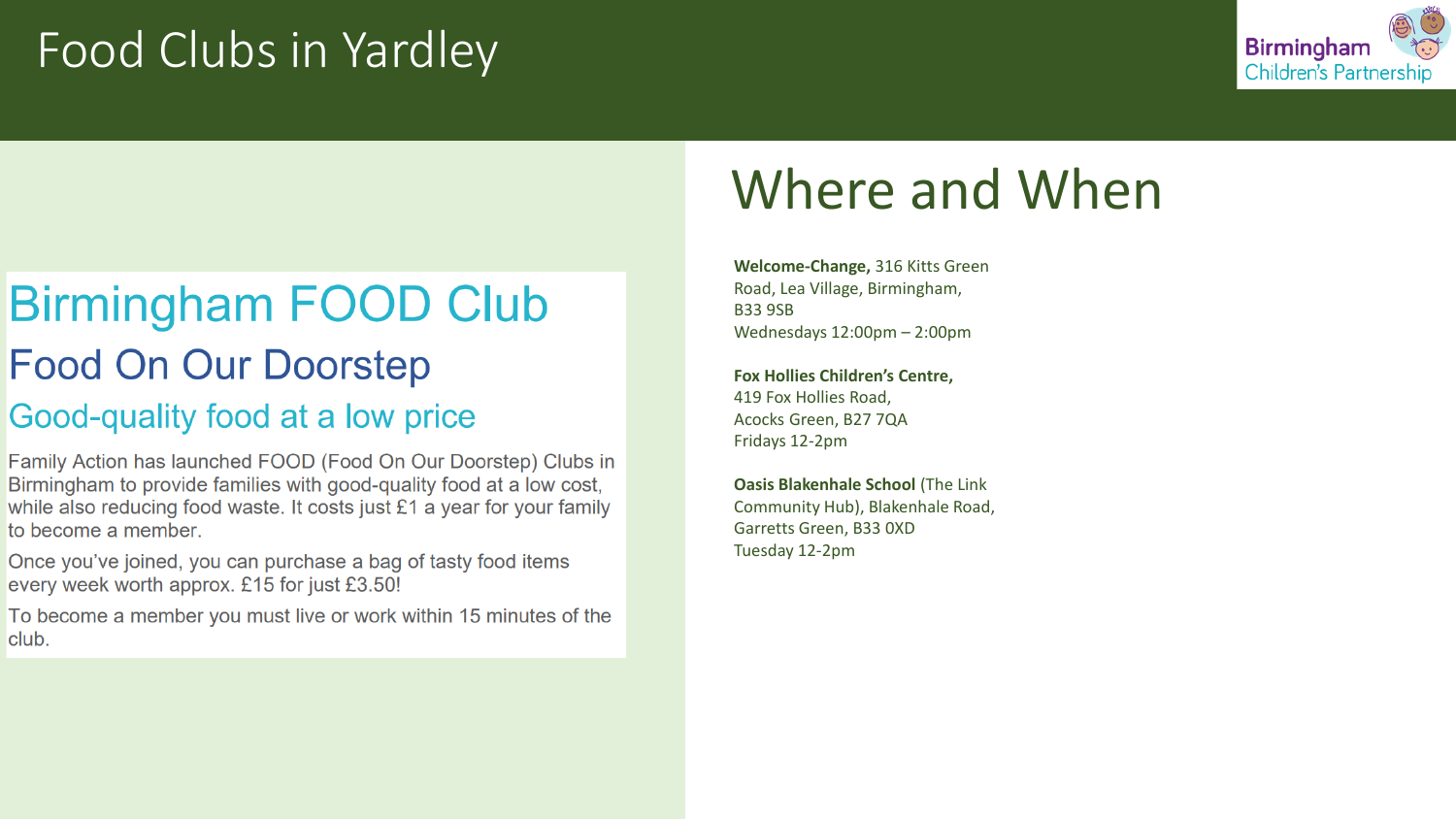#### Food Pantry in Yardley





For a small weekly subscription of £4, members of local Pantry will be able to purchase a weekly food shop including fresh fruit and vegetables and family favourites to stock up the cupboard and fridge.

## Where and When

**St Edmund's Church** Reddings Lane and Formans Rd. B11 3DD

**Monday**: 9.30am - 11.30am & 2.30pm -2.30pm

**South Yardley Methodist Church** Broadyates Road South Yardley B25 8LW

**Thursday:** 1.00 pm till 4.00 pm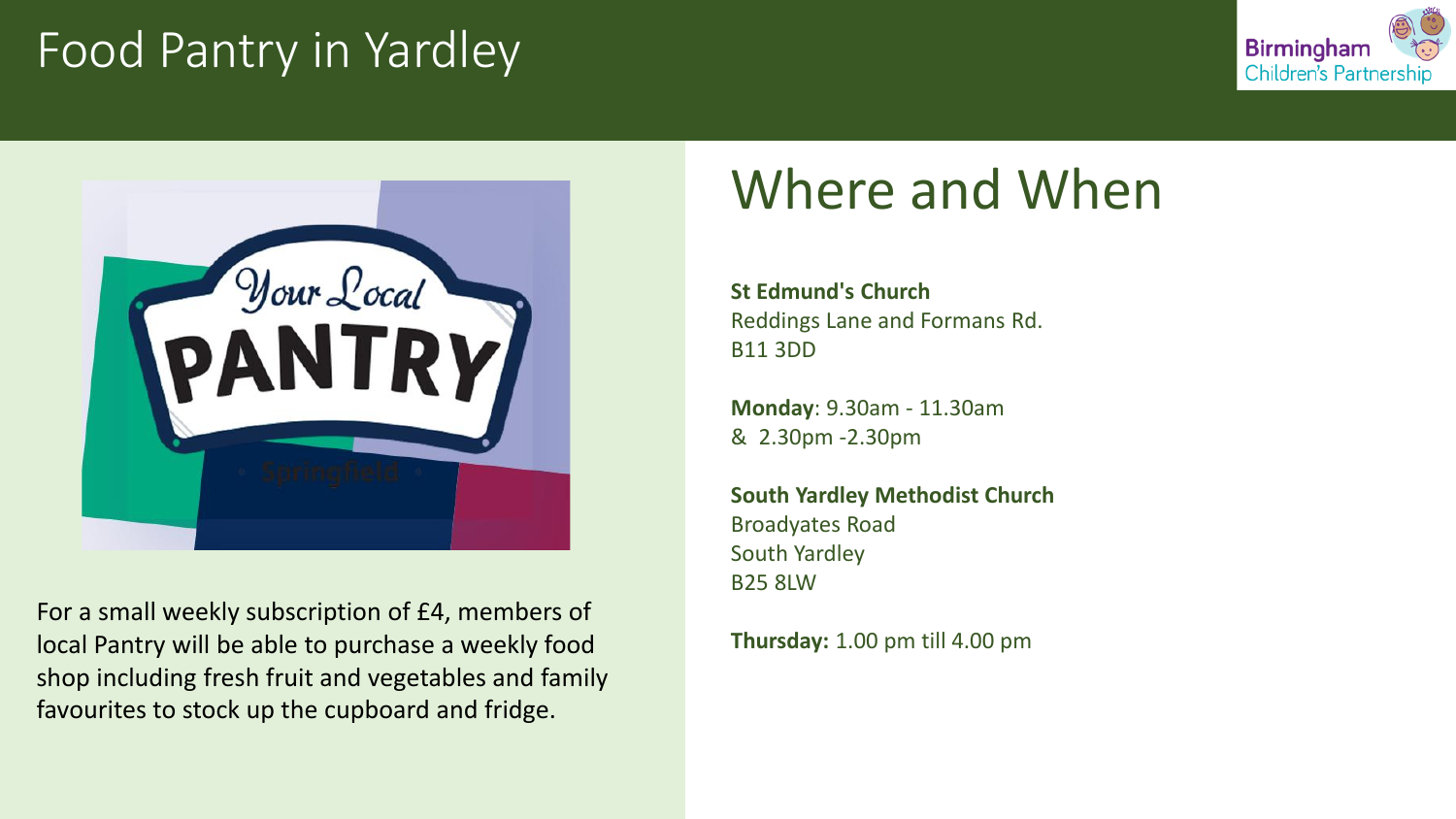#### Green Doctor - Groundworks





Advice on energy saving, best tariff options, utility debts, warm home discounts, winter fuel payments, emergency repairs, emergency fuel top ups.

### Where and When

**Book a consultation:**  [https://www.groundwork.org.u](https://www.groundwork.org.uk/cadent-foundation-green-doctor/) k/cadent-foundation-greendoctor/

**Groundwork West Midlands**, Lockside, 5 Scotland Street, Birmingham, B1 2RR 0121 530 5500 [westmids@groundwork.org.uk](mailto:westmids@groundwork.org.uk)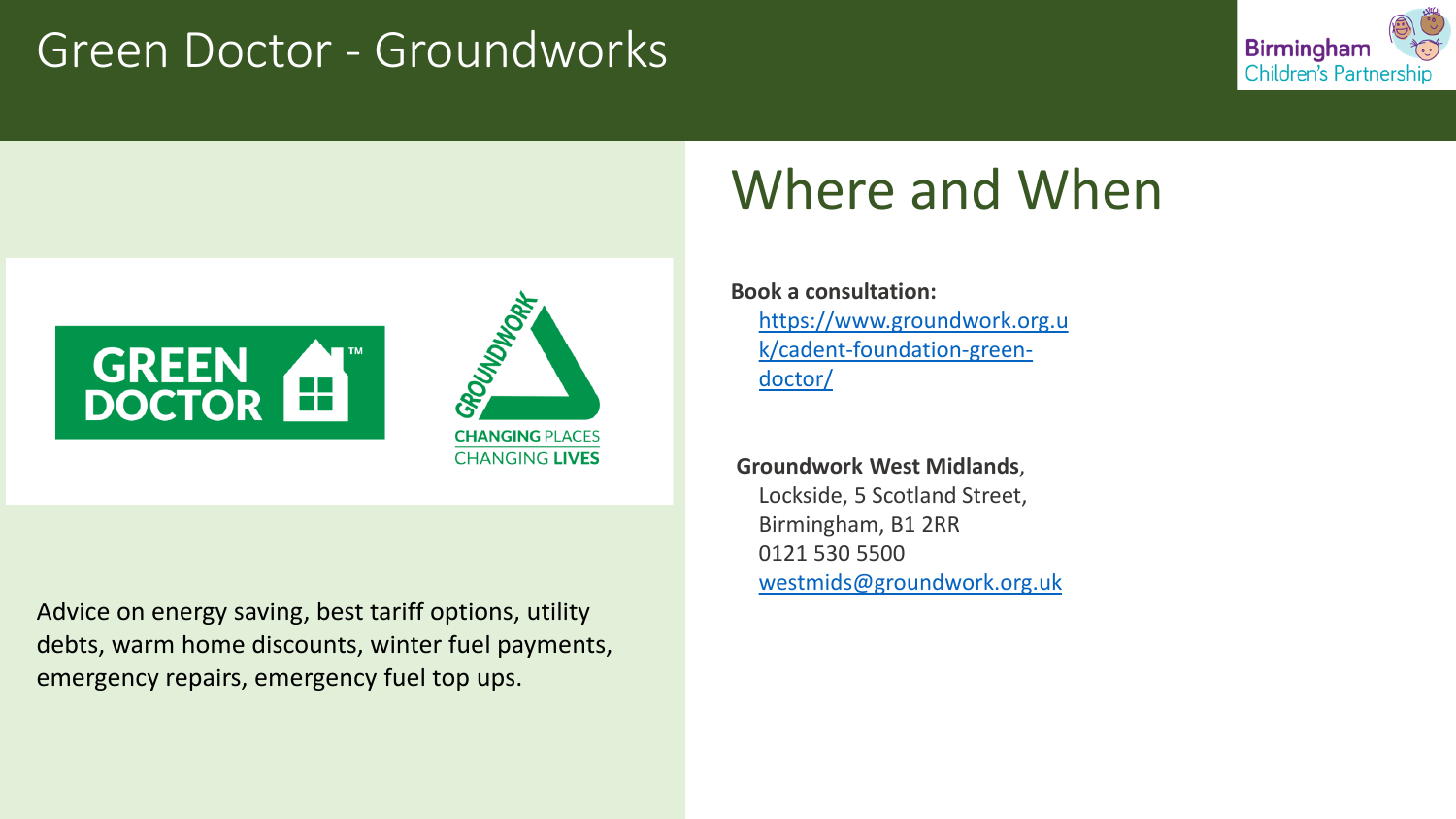#### Money and Debt Advice





developing communities, changing lives

Advice on finances, budgeting, debt, hardship grants.

### Where and When

Birmingham Settlement, Aston 359–361 Witton Road Aston Birmingham B6 6NS

0121 250 0765 [Money.advice@bsettlem](mailto:Money.advice@bsettlement.org.uk) ent.org.uk